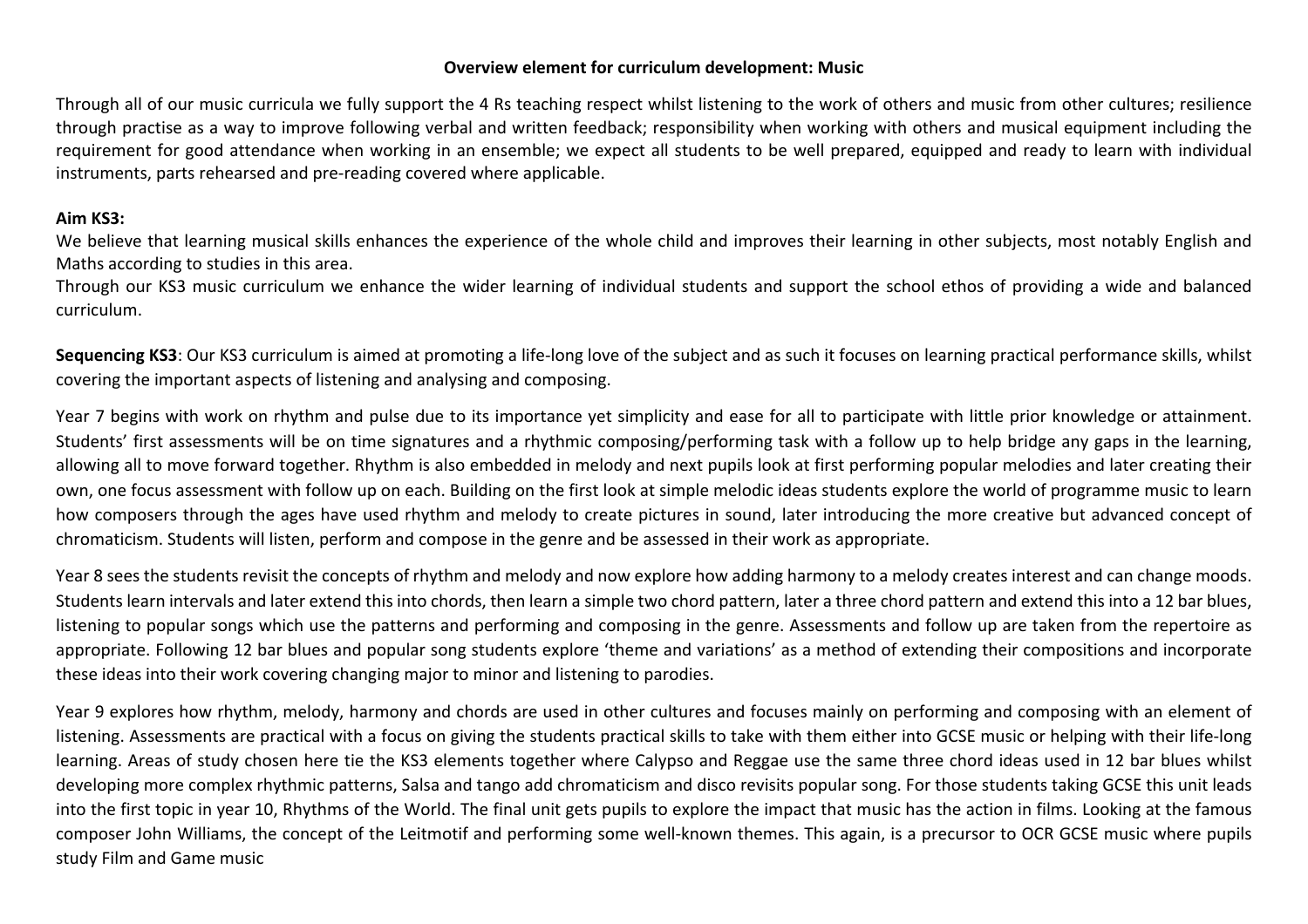|        | Autumn 1                                                                                                                                                                                                                 | Autumn 2                                                                                                                                                                                                      | Spring 1                                                                                                                                                                                           | Spring 2                                                                                                                                                                                                                    | Summer 1                                                                                                                                                                                                      | Summer 2                                                                                                                                                                                                                              | Suggested<br>Revision | Exam Board<br>Link | Recommended<br><b>Revision Guide</b> |
|--------|--------------------------------------------------------------------------------------------------------------------------------------------------------------------------------------------------------------------------|---------------------------------------------------------------------------------------------------------------------------------------------------------------------------------------------------------------|----------------------------------------------------------------------------------------------------------------------------------------------------------------------------------------------------|-----------------------------------------------------------------------------------------------------------------------------------------------------------------------------------------------------------------------------|---------------------------------------------------------------------------------------------------------------------------------------------------------------------------------------------------------------|---------------------------------------------------------------------------------------------------------------------------------------------------------------------------------------------------------------------------------------|-----------------------|--------------------|--------------------------------------|
|        |                                                                                                                                                                                                                          |                                                                                                                                                                                                               |                                                                                                                                                                                                    |                                                                                                                                                                                                                             |                                                                                                                                                                                                               |                                                                                                                                                                                                                                       | Website               |                    |                                      |
| KS3    |                                                                                                                                                                                                                          |                                                                                                                                                                                                               |                                                                                                                                                                                                    |                                                                                                                                                                                                                             |                                                                                                                                                                                                               |                                                                                                                                                                                                                                       |                       |                    |                                      |
| Year 7 | Rhythm and<br>Pulse. The basis<br>of all music<br>making,<br>without rhythm<br>and pulse there<br>is nothing.                                                                                                            | An<br>introduction<br>to notation.<br>As a method<br>of recording<br>/sharing our<br>ideas and<br>making it<br>possible to<br>play together.                                                                  | What makes a<br>good melody.<br>Following on<br>from rhythmic<br>studies pupils<br>add pitch to<br>their notation<br>performances.                                                                 | <b>Composing</b><br>your own<br>melody.<br>Pupils explore<br>scales and<br>tonality to<br>begin<br>composing<br>their own<br>melodies.                                                                                      | Programme<br>music.<br>Pupils explore<br>how<br>composers<br>use melody<br>and rhythm to<br>create<br>pictures in<br>sound.                                                                                   | Chromaticism and<br><b>Musical Form.</b><br>An extended scalic<br>idea to add interest<br>and emotion to<br>musical ideas. Pupils<br>compose using<br>chromaticism and<br>learn how to arrange<br>their ideas into a<br>musical form. | <b>BBC Bitesize</b>   | N/A                |                                      |
| Year 8 | <b>Intervals and</b><br>chords -<br><b>Eleanor Rigby</b><br>and 12 Bar<br>Blues.<br>Pupils move<br>from their work<br>on melody to<br>look at<br>developing<br>musical ideas<br>through use of<br>harmony and<br>chords. | <b>Intervals and</b><br>chords - How<br>to write a pop<br>song.<br>Pupils learn<br>how chords<br>are used in<br>chord<br>sequences to<br>create pop<br>songs and<br>create their<br>own pop song<br>sequence. | <b>Variations and</b><br>ground bass.<br>Pupils learn<br>how composers<br>extend and<br>develop their<br>ideas by varying<br>melodic ideas<br>and changing<br>harmonic<br>features or<br>tonality. | <b>Intervals and</b><br>chords -<br><b>Eleanor Rigby</b><br>and 12 Bar<br>Blues.<br>Pupils move<br>from their<br>work on<br>melody to<br>look at<br>developing<br>musical ideas<br>through use of<br>harmony and<br>chords. | <b>Intervals and</b><br>chords - How<br>to write a pop<br>song.<br>Pupils learn<br>how chords<br>are used in<br>chord<br>sequences to<br>create pop<br>songs and<br>create their<br>own pop song<br>sequence. | <b>Variations and</b><br>ground bass.<br>Pupils learn how<br>composers extend<br>and develop their<br>ideas by varying<br>melodic ideas and<br>changing harmonic<br>features or tonality.                                             | <b>BBC Bitesize</b>   | N/A                |                                      |
| Year 9 | <b>Music of the</b>                                                                                                                                                                                                      | <b>Music for</b>                                                                                                                                                                                              | <b>Music of the</b>                                                                                                                                                                                | <b>Music for</b>                                                                                                                                                                                                            | <b>Music for</b>                                                                                                                                                                                              | <b>Music for Film.</b>                                                                                                                                                                                                                | <b>BBC Bitesize</b>   | OCR GCSE           |                                      |
|        | Caribbean-                                                                                                                                                                                                               | Dance - Tango                                                                                                                                                                                                 | Caribbean-                                                                                                                                                                                         | Dance - Tango                                                                                                                                                                                                               | Film.                                                                                                                                                                                                         | Students learn about                                                                                                                                                                                                                  |                       |                    |                                      |
|        | Calypso, Salsa                                                                                                                                                                                                           | and Disco.<br>Students                                                                                                                                                                                        | Calypso, Salsa                                                                                                                                                                                     | and Disco.<br>Students                                                                                                                                                                                                      | Students learn<br>about the                                                                                                                                                                                   | the important role                                                                                                                                                                                                                    |                       |                    |                                      |
|        | and Reggae.<br>Students learn                                                                                                                                                                                            | complete their                                                                                                                                                                                                | and Reggae.<br>Students learn                                                                                                                                                                      | complete their                                                                                                                                                                                                              | important role                                                                                                                                                                                                | music plays in<br>enhancing the action                                                                                                                                                                                                |                       |                    |                                      |
|        | the role of                                                                                                                                                                                                              | studies                                                                                                                                                                                                       | the role of                                                                                                                                                                                        | studies                                                                                                                                                                                                                     | music plays in                                                                                                                                                                                                | in a film.                                                                                                                                                                                                                            |                       |                    |                                      |
|        | music in                                                                                                                                                                                                                 | combining                                                                                                                                                                                                     | music in                                                                                                                                                                                           | combining                                                                                                                                                                                                                   | enhancing the                                                                                                                                                                                                 | Students will perform                                                                                                                                                                                                                 |                       |                    |                                      |
|        | cultures from                                                                                                                                                                                                            | work on                                                                                                                                                                                                       | cultures from                                                                                                                                                                                      | work on                                                                                                                                                                                                                     | action in a                                                                                                                                                                                                   | well known leitmotifs                                                                                                                                                                                                                 |                       |                    |                                      |
|        | other regions of                                                                                                                                                                                                         | chords/chord                                                                                                                                                                                                  | other regions of                                                                                                                                                                                   | chords/chord                                                                                                                                                                                                                | film.                                                                                                                                                                                                         | and use music                                                                                                                                                                                                                         |                       |                    |                                      |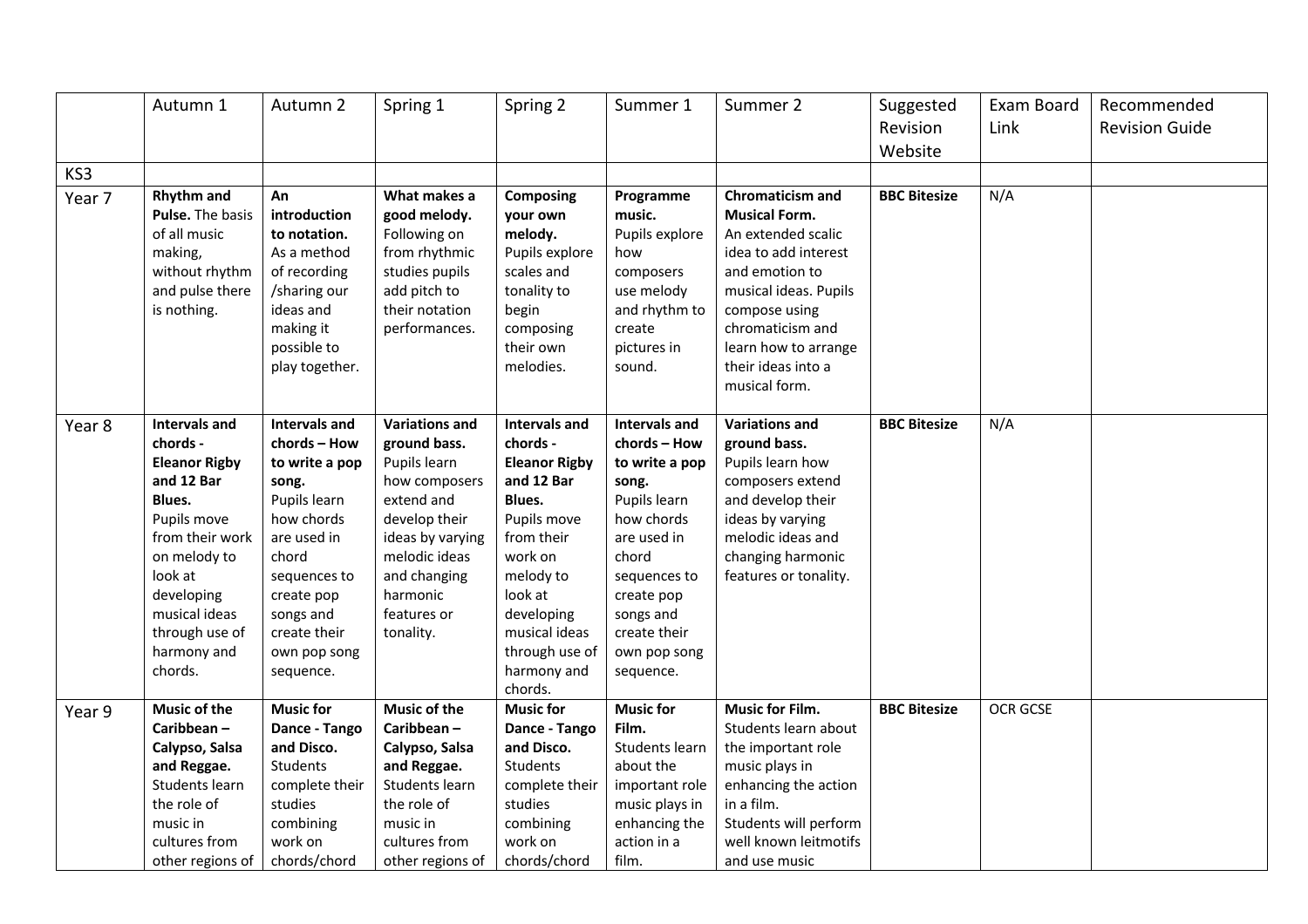| the world.       | sequences      | the world.       | sequences      | Students will  | technology to      |  |  |
|------------------|----------------|------------------|----------------|----------------|--------------------|--|--|
| Students         | from pop       | Students         | from pop       | perform well   | compose and record |  |  |
| perform and      | songs and how  | perform and      | songs and      | known          | their own ideas.   |  |  |
| compose in a     | music from     | compose in a     | how music      | leitmotifs and | Research into the  |  |  |
| variety of       | other cultures | variety of       | from other     | use music      | work of John       |  |  |
| genres, starting | fuse together  | genres, starting | cultures fuse  | technology to  | Williams           |  |  |
| with Calypso.    | in modern      | with Calypso.    | together in    | compose and    |                    |  |  |
| Students         | dance music.   | Students         | modern dance   | record their   |                    |  |  |
| develop more     | Pupils prepare | develop more     | music.         | own ideas.     |                    |  |  |
| advanced         | ensemble       | advanced         | Pupils prepare | Research into  |                    |  |  |
| performing       | performances   | performing       | ensemble       | the work of    |                    |  |  |
| skills using     | of Tango and   | skills using     | performances   | John Williams  |                    |  |  |
| syncopated       | Disco pieces   | syncopated       | of Tango and   |                |                    |  |  |
| rhythms within   | using music    | rhythms within   | Disco pieces   |                |                    |  |  |
| an ensemble      | technology to  | an ensemble      | using music    |                |                    |  |  |
|                  | create a       |                  | technology to  |                |                    |  |  |
|                  | drumbeat       |                  | create a       |                |                    |  |  |
|                  |                |                  | drumbeat       |                |                    |  |  |

Aim KS4: Our KS4 curriculum builds on the skills acquired during KS3 and dives further into the three main musical skills of listening, composing and performing. Our curriculum aims to develop performing skills individually and in groups to communicate musically with fluency and control of the resources used. This has a different focus for our music scholars, having been exposed to ensemble performing for the past three years, and non music scholars who may be experiencing this aspect for the first time. Students develop their composing skills to organise musical ideas and make use of appropriate resources using individual instruments or computer software as appropriate. Students will recognise links between the integrated activities of performing, composing and appraising and how this informs the development of music. Students will broaden their musical experience and interests, develop imagination and foster creativity whilst improving knowledge, understanding and the skills required to communicate effectively as musicians. Students will develop an awareness of a variety of instruments, styles and approaches to performing and composing and learn to integrate a range of music technologies to create and enhance their music. Students will recognise contrasting genres, styles and traditions of music, and develop some awareness of musical chronology. Overall, students in our department will develop as effective and independent learners with enquiring minds, reflect upon and evaluate their own and others' music and engage with and appreciate the diverse heritage of music, in order to promote personal, social, intellectual and cultural development.

Sequencing KS4: Students come to GCSE music with a range of skills and experiences, in order to create a positive engaged environment students first recap their learning from a year 9 topic, Calypso. This is one of the Rhythms of the World AOS for GCSE and provides an excellent starting point allowing discussion on Chords, Melody, Harmony, Rhythm and historical/cultural context. Students also build on their composing and performing from KS3 and continue to work on key compositions and performances over the two year course. In year one, students work on their first composition, a free brief based on one of their performance pieces as the briefs for composition two are not released until September 1<sup>st</sup> of the examination year. Students work continually on solo and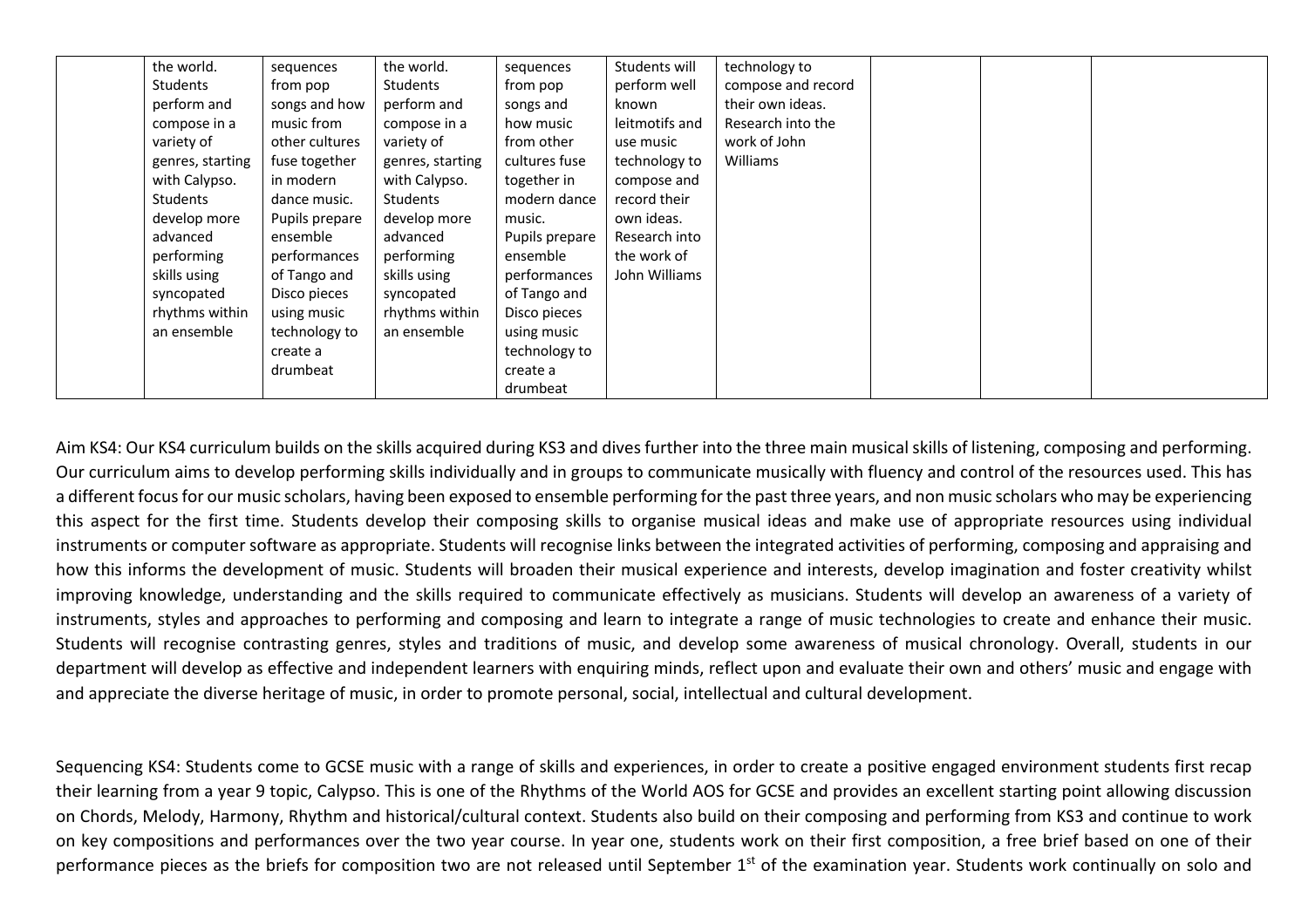ensemble performing throughout the course, practising, revising and rehearsing individually and in ensembles, work is assessed and feedback given on how to improve throughout. Careful sequencing of listening work allows students to examine compositional devices in given genres which students may wish to incorporate into their own work. The first topics studied, Rhythms of The World are Calypso and Samba both are easily accessible to students with limited performance experience both as performing and composing tasks. The second topic, Popular Song, builds on experiences all students have from their year 8 studies. Topic three, Concerto Through Time, is a new genre to many in our groups but opening conversations relating to harmony, melody and chords help to ease into this difficult area. There are three subdivisions of this AOS and it makes sense to study them chronologically, Baroque, then Classical and finally The Romantic Concerto. This allows students to visualise not only the development of the genre but also of the orchestra and the instruments themselves.

Music for gaming/film scores is introduced next recapping on the students' learning from year 7, programme music with an enhanced focus on the multi million pound industries of Film and gaming software. This links in at this time with Careers week and a look at the work of famous film/gaming composers. September of year 11 sees the composition two briefs released and work begins on this. With all AOS covered, new subdivisions within each AOS are introduced/interleaved with prior learning leading to the 40% listening exam in June of the examination year.

|                 | Autumn 1                                                                                                                                                                                                                                                                                                                                                                                                                          | Autumn 2                                                                                                                                                                                                                                                                                               | Spring 1                                                                                                                                                                                                                                                                              | Spring 2                                                                                                                                                                                                                                                                                                   | Summer 1                                                                                                                                                                                                                                                                 | Summer 2                                                                                                                                                                                                                                                                                                    | Suggested<br>Revision<br>Website | Exam Board<br>Link                                                                                                     | <b>Recommended Revision</b><br>Guide                                                                                                                                                |
|-----------------|-----------------------------------------------------------------------------------------------------------------------------------------------------------------------------------------------------------------------------------------------------------------------------------------------------------------------------------------------------------------------------------------------------------------------------------|--------------------------------------------------------------------------------------------------------------------------------------------------------------------------------------------------------------------------------------------------------------------------------------------------------|---------------------------------------------------------------------------------------------------------------------------------------------------------------------------------------------------------------------------------------------------------------------------------------|------------------------------------------------------------------------------------------------------------------------------------------------------------------------------------------------------------------------------------------------------------------------------------------------------------|--------------------------------------------------------------------------------------------------------------------------------------------------------------------------------------------------------------------------------------------------------------------------|-------------------------------------------------------------------------------------------------------------------------------------------------------------------------------------------------------------------------------------------------------------------------------------------------------------|----------------------------------|------------------------------------------------------------------------------------------------------------------------|-------------------------------------------------------------------------------------------------------------------------------------------------------------------------------------|
| KS4             |                                                                                                                                                                                                                                                                                                                                                                                                                                   |                                                                                                                                                                                                                                                                                                        |                                                                                                                                                                                                                                                                                       |                                                                                                                                                                                                                                                                                                            |                                                                                                                                                                                                                                                                          |                                                                                                                                                                                                                                                                                                             |                                  |                                                                                                                        |                                                                                                                                                                                     |
| Y <sub>10</sub> | Introduction to the<br>course, course<br>requirements.<br><b>Composition One</b><br><b>Free Brief. Solo</b><br>Performing. Rhythms<br>of the World.<br>Pupils choose their<br>solo performing piece,<br>analyse it in terms of<br>stylistic and<br>compositional ideas.<br>Pupils then use this<br>analysis to begin a<br>composition.<br>Listening work on<br>rhythms of the world<br>starting with RRR on<br>Calypso and Samba. | Composition<br>One. Solo<br>performing.<br>Popular Song.<br>Students begin to<br>compose their<br>free brief<br>composition and<br>rehearse their<br>solo performance<br>piece. Listening<br>work is based<br>upon Popular<br>song again<br>building on<br>previous work<br>from year 8 and<br>vear 9. | Composition<br>One. Solo<br>performing.<br>Concerto<br>through time.<br><b>Students</b><br>continue work<br>on composing<br>and<br>performing.<br>Listening work<br>starts a new<br>look at Music<br>from the<br>Baroque<br>focusing upon<br>Concerto<br>Grosso and<br>solo concerto. | Composition<br>One. Solo<br>performing.<br><b>Music for Film</b><br>and Gaming.<br>Students<br>continue to<br>work on their<br>composing<br>and<br>performing<br>NEA. Listening<br>work revisits<br>work from<br>year 7 on<br>programme<br>music before<br>focusing on<br>specific details<br>of composing | Composition<br>One. Solo<br>performing.<br><b>Rhythms of</b><br>the<br>World/Popu<br>lar Song<br>revisited.<br><b>Students</b><br>continue to<br>work on<br>their<br>composing<br>and<br>performing<br>NEA,<br>students<br>may now<br>begin<br>choosing a<br>final genre | Composition<br>One. Solo<br>performing.<br>Concerto<br><b>Through</b><br>Time/Film<br><b>Music</b><br>revisited.<br>Students<br>continue to<br>work on their<br>composing<br>and<br>performing<br>NEA. Listening<br>focus is on<br>film music<br>revisited and<br>Music from<br>the Classical<br>era with a | <b>BBC</b><br>bitesize           | https://www<br>.ocr.org.uk/q<br>ualifications/<br>gcse/music-<br>j536-from-<br>2016/specific<br>ation-at-a-<br>glance/ | https://www.amazon.co.uk/<br><b>OCR-GCSE-Music-Revision-</b><br>Guide/dp/1907447202<br><b>or</b><br>http://www.rhinegoldeducat<br>ion.co.uk/product/ocr-gcse-<br>music-study-guide/ |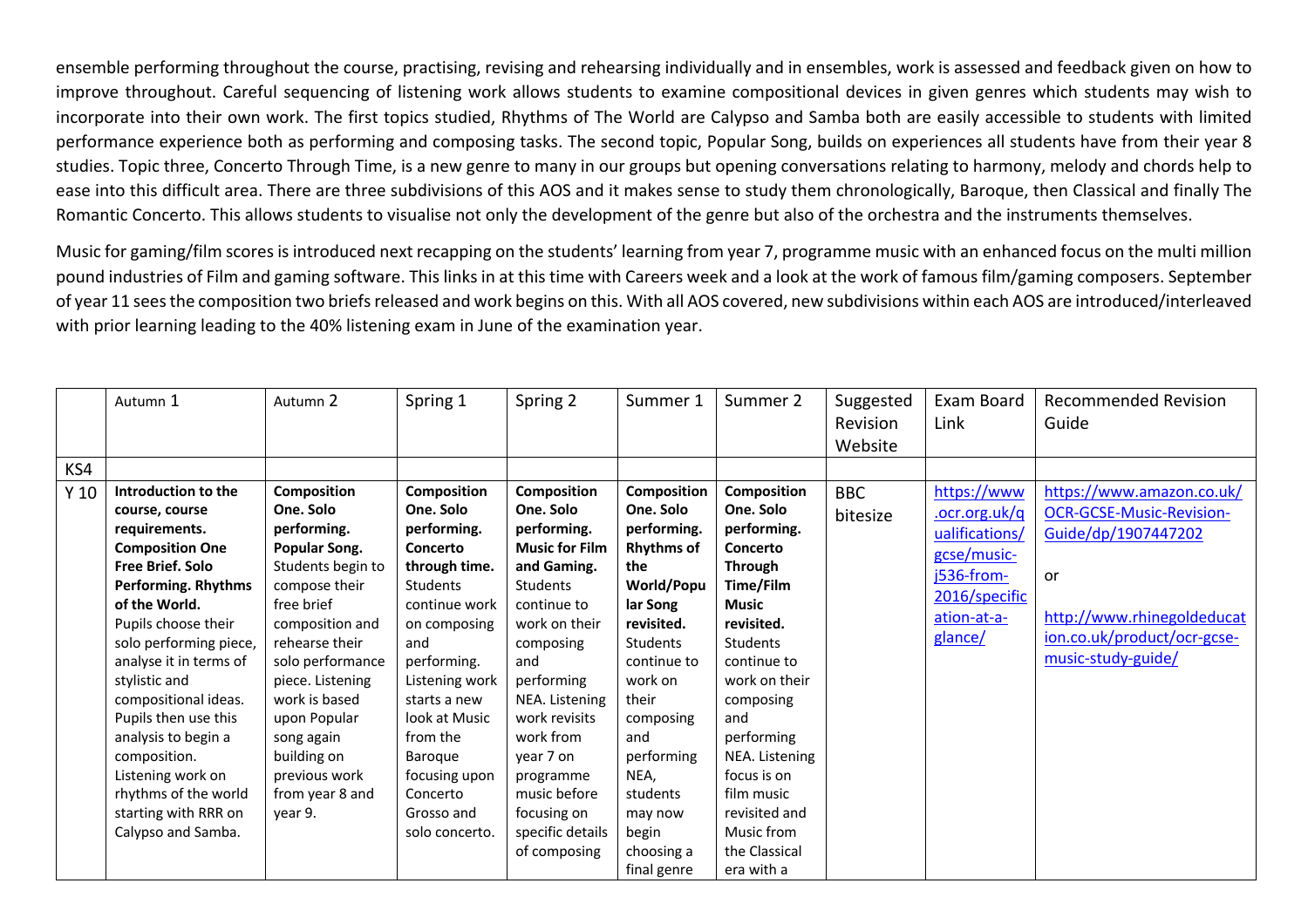|                 |                                      |                       |                         | for film or                     | for                | focus on solo     |            |                                 |
|-----------------|--------------------------------------|-----------------------|-------------------------|---------------------------------|--------------------|-------------------|------------|---------------------------------|
|                 |                                      |                       |                         | gaming.                         | composition.       | concerto.         |            |                                 |
|                 |                                      |                       |                         |                                 | Listening          |                   |            |                                 |
|                 |                                      |                       |                         |                                 | work revisits      |                   |            |                                 |
|                 |                                      |                       |                         |                                 | rhythms of         |                   |            |                                 |
|                 |                                      |                       |                         |                                 | the world          |                   |            |                                 |
|                 |                                      |                       |                         |                                 | focusing on        |                   |            |                                 |
|                 |                                      |                       |                         |                                 | the music of       |                   |            |                                 |
|                 |                                      |                       |                         |                                 | Africa.            |                   |            |                                 |
| Y <sub>11</sub> | <b>Composition Two, Set</b>          | Composition           | Composition             | Composition                     | Exam               | <b>Quick Tips</b> | <b>BBC</b> | https://www.amazon.co.uk/       |
|                 | <b>Brief. Ensemble</b>               | Two, Set Brief.       | Two, Set                | Two, Set                        | revision,          | and exam.         |            |                                 |
|                 | performing. Revision                 | Ensemble              | Brief.                  | Brief.                          | final              |                   | bitesize   | <b>OCR-GCSE-Music-Revision-</b> |
|                 |                                      | performing.           | <b>Ensemble</b>         | Ensemble                        | coursework         |                   |            | Guide/dp/1907447202             |
|                 | of popular Song and<br>score reading | <b>Rhythms of the</b> |                         |                                 | recordings if      |                   |            |                                 |
|                 |                                      | World.                | performing.<br>Concerto | performing.<br><b>Music for</b> |                    |                   |            | or                              |
|                 | questions.                           |                       |                         |                                 | required.          |                   |            |                                 |
|                 | Students analyse the                 | Students continue     | <b>Through</b>          | films and                       | <b>Past Papers</b> |                   |            | http://www.rhinegoldeducat      |
|                 | set briefs for                       | to work on their      | Time.                   | Gaming/Conc                     | and exam           |                   |            | ion.co.uk/product/ocr-gcse-     |
|                 | composition two and                  | composition and       | Students                | erto through                    | technique.         |                   |            | music-study-guide/              |
|                 | begin composing                      | ensemble              | continue to             | time/Rhythms                    | All areas of       |                   |            |                                 |
|                 | using one of the given               | performing NEA.       | work on their           | of the World                    | study are          |                   |            |                                 |
|                 | stimuli. Popular song                | Listening work        | composition             | revisited and                   | interleaved        |                   |            |                                 |
|                 | is revisited as it is one            | focuses on            | and ensemble            | a new look at                   | and tested,        |                   |            |                                 |
|                 | of the genre in which                | Greek/Israeli/Pale    | performing              | <b>Music from</b>               | using the          |                   |            |                                 |
|                 | pupils compose and                   | stinian folk music    | NEA.                    | India, classical                | data gaps in       |                   |            |                                 |
|                 | work on chord                        | and then onto         | Listening work          | and bhangra.                    | knowledge          |                   |            |                                 |
|                 | progressions are                     | African               | begins with             | Students                        | ae filled and      |                   |            |                                 |
|                 | required for all genre.              | drumming. Pupils      | RRR on                  | complete their                  | students           |                   |            |                                 |
|                 | Students at this time                | are encouraged        | Baroque/Class           | composition                     | learn the          |                   |            |                                 |
|                 | also begin to choose                 | to incorporate        | ical concerto           | two and make                    | techniques         |                   |            |                                 |
|                 | an ensemble                          | these ideas in        | before looking          | any revisions                   | required for       |                   |            |                                 |
|                 | performance and                      | their                 | at Music from           | to                              | success in         |                   |            |                                 |
|                 | work in groups.                      | compositions or       | The Romanic             | composition                     | the listening      |                   |            |                                 |
|                 |                                      | to use as an          | era with a              | one ready for                   | exam.              |                   |            |                                 |
|                 |                                      | ensemble              | focus on solo           | submission.                     |                    |                   |            |                                 |
|                 |                                      | performance.          | concerto.               | Both solo and                   |                    |                   |            |                                 |
|                 |                                      |                       |                         | ensemble                        |                    |                   |            |                                 |
|                 |                                      |                       |                         | performances                    |                    |                   |            |                                 |
|                 |                                      |                       |                         | are recorded.                   |                    |                   |            |                                 |
|                 |                                      |                       |                         | Listening work                  |                    |                   |            |                                 |
|                 |                                      |                       |                         | interleaves                     |                    |                   |            |                                 |
|                 |                                      |                       |                         | those areas of                  |                    |                   |            |                                 |
|                 |                                      |                       |                         | study already                   |                    |                   |            |                                 |
|                 |                                      |                       |                         | covered with a                  |                    |                   |            |                                 |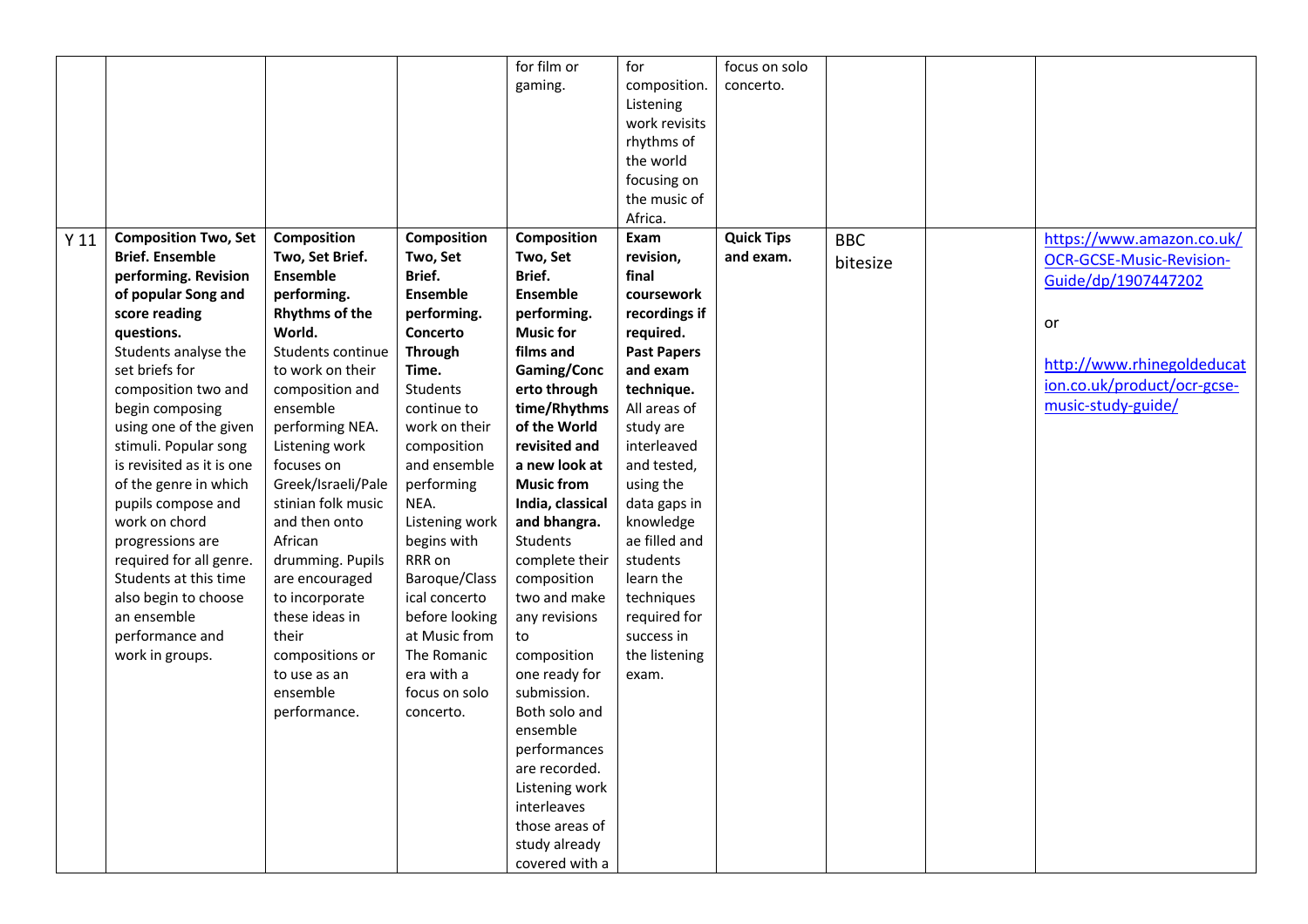|  |  | look at Music |  |  |  |
|--|--|---------------|--|--|--|
|  |  | from India,   |  |  |  |
|  |  | classical and |  |  |  |
|  |  | bhangra.      |  |  |  |

Aim KS5: Our students follow a two year A level course at Aldridge and we welcome students from across the MAT to study in our department, all students are encouraged to engage actively in the process of music study and are invited to rehearse with one of our senior ensembles and to perform in our extensive series of concerts. Our students have a range of performing skills across the MAT and all are asked to develop their performing skills to demonstrate an understanding of musical elements, style, sense of continuity, interpretation and expression. Over the two year course students develop composing skills to demonstrate the manipulation of musical ideas and the use of musical devices and conventions using individual instruments or computer software as appropriate. Students learn to recognise the interdependence of musical knowledge, understanding and skills, and make links between the integrated activities of performing, composing and appraising underpinned by attentive listening. Students will broaden their musical experience and interests, develop imagination and foster creativity, develop and extend their knowledge, understanding and skills needed to communicate effectively as musicians. Students develop a knowledge and understanding of a variety of instruments and styles, and of relevant approaches to both performing and composing and develop an awareness of music technologies and their use in the creation and presentation of music. Over the two year course students will appraise contrasting genres, styles and traditions of music, and develop an understanding of musical contexts and a coherent awareness of musical chronology. Overall, students our department will develop as effective, independent learners and as critical and reflective thinkers with enquiring minds; they will reflect critically and make personal judgements on their own and others' music and engage with, and extend appreciation of, the diverse heritage of music in order to promote personal, social, intellectual and cultural development.

Sequencing KS5: Throughout the course, students work on their two compositions and performance recitals, practising, revising and reworking ideas. Students are assessed periodically and given verbal and written feedback. Students begin their studies looking at the work of J.S. Bach, as he is the 'father of harmony', work here helps with AOS4, Religious music of the Baroque and also with an introduction to the A level free brief composition looking at harmonising melodic ideas. Students will of course step back in time to the Renaissance to give a sense of historical context but in terms of set works the Baroque is our earliest time period. As with our GCSE course it makes sense to study each AOS chronologically to give the students a sense of how each genre evolved in terms of instrumental and choral writing, the musical fashions that led to change and a historical and cultural look into the world outside music that influenced each composer. Composition two, the set brief is released on September 1<sup>st</sup> of the examination year and although work on composition one continues the focus will be on the new, set composition for this year.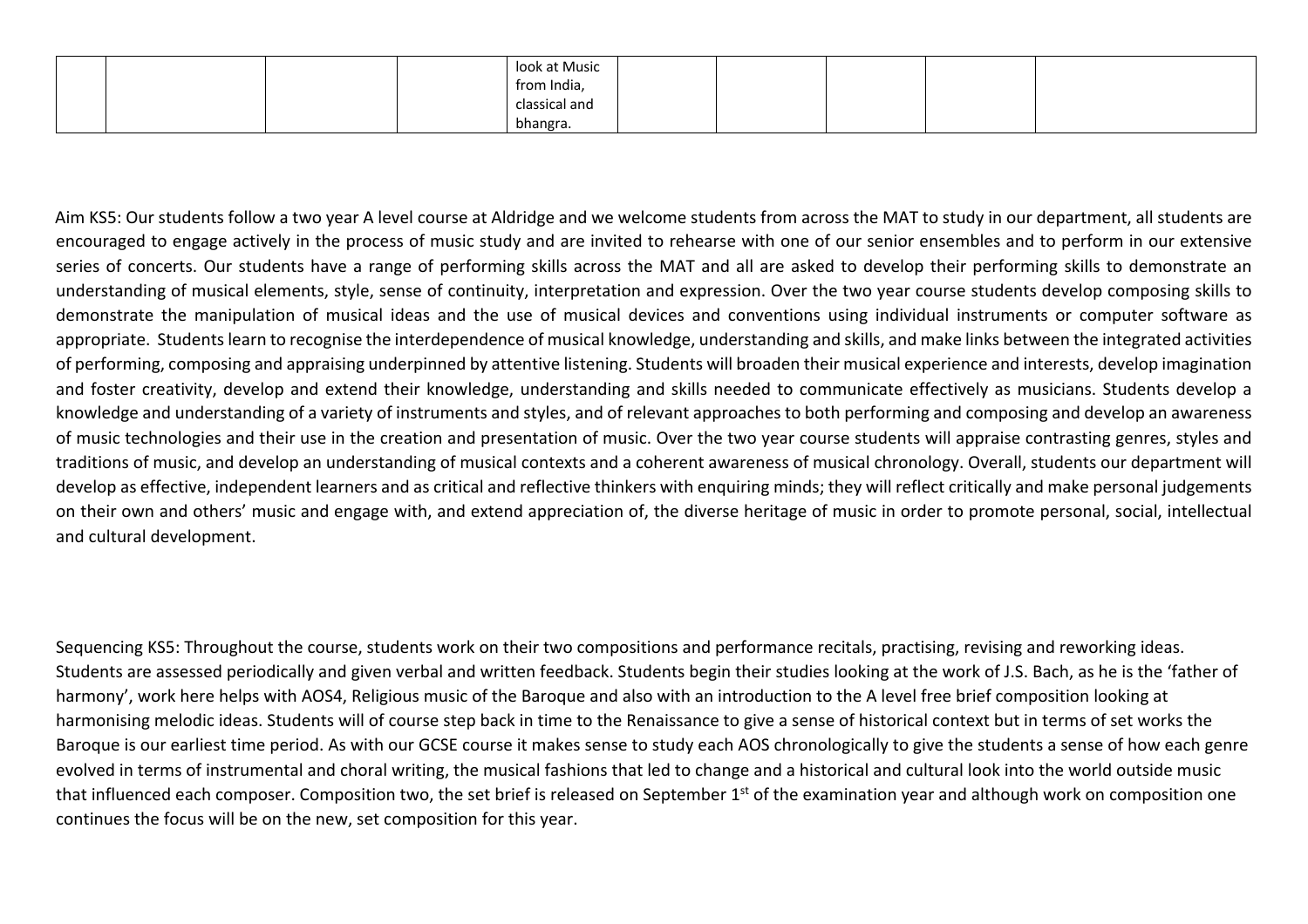|                                   | Autumn 1                                                                                                                                                                                                                                                                                                                                                                                                              | Autumn 2                                                                                                                                                                                                                                                                                                                                                                                                                   | Spring 1                                                                                                                                                                                                                                                                                                                                                                                                                                    | Spring 2                                                                                                                                                                                                                                                                                                                                                                                                                                                       | Summer 1                                                                                                                                                                                                                                                                                                                                                                             | Summer 2                                                                                                                                                                                                                                                                                                                                                                                                                                                                                    | Suggested<br>Revision                                                                                                                                                                                                                                                                    | Exam Board Link                                                                                 | Recommende<br>d Revision                                                                                         |
|-----------------------------------|-----------------------------------------------------------------------------------------------------------------------------------------------------------------------------------------------------------------------------------------------------------------------------------------------------------------------------------------------------------------------------------------------------------------------|----------------------------------------------------------------------------------------------------------------------------------------------------------------------------------------------------------------------------------------------------------------------------------------------------------------------------------------------------------------------------------------------------------------------------|---------------------------------------------------------------------------------------------------------------------------------------------------------------------------------------------------------------------------------------------------------------------------------------------------------------------------------------------------------------------------------------------------------------------------------------------|----------------------------------------------------------------------------------------------------------------------------------------------------------------------------------------------------------------------------------------------------------------------------------------------------------------------------------------------------------------------------------------------------------------------------------------------------------------|--------------------------------------------------------------------------------------------------------------------------------------------------------------------------------------------------------------------------------------------------------------------------------------------------------------------------------------------------------------------------------------|---------------------------------------------------------------------------------------------------------------------------------------------------------------------------------------------------------------------------------------------------------------------------------------------------------------------------------------------------------------------------------------------------------------------------------------------------------------------------------------------|------------------------------------------------------------------------------------------------------------------------------------------------------------------------------------------------------------------------------------------------------------------------------------------|-------------------------------------------------------------------------------------------------|------------------------------------------------------------------------------------------------------------------|
|                                   |                                                                                                                                                                                                                                                                                                                                                                                                                       |                                                                                                                                                                                                                                                                                                                                                                                                                            |                                                                                                                                                                                                                                                                                                                                                                                                                                             |                                                                                                                                                                                                                                                                                                                                                                                                                                                                |                                                                                                                                                                                                                                                                                                                                                                                      |                                                                                                                                                                                                                                                                                                                                                                                                                                                                                             |                                                                                                                                                                                                                                                                                          |                                                                                                 |                                                                                                                  |
|                                   |                                                                                                                                                                                                                                                                                                                                                                                                                       |                                                                                                                                                                                                                                                                                                                                                                                                                            |                                                                                                                                                                                                                                                                                                                                                                                                                                             |                                                                                                                                                                                                                                                                                                                                                                                                                                                                |                                                                                                                                                                                                                                                                                                                                                                                      |                                                                                                                                                                                                                                                                                                                                                                                                                                                                                             |                                                                                                                                                                                                                                                                                          |                                                                                                 |                                                                                                                  |
| KS5<br><b>Music</b><br>Year<br>12 | Introduction to<br>the course,<br>course<br>requirements.<br>Composition<br><b>One Free Brief.</b><br><b>Understanding</b><br>the demands of<br>the<br>performance<br>recital. Unit 3,<br>AOS 4 and AOS<br>6.<br>Students<br>analyse works<br>with a view to<br>compositional<br>techniques<br>used and work<br>on Bach 4 part<br>harmony<br>exercises to<br>underpin<br>harmonic<br>understanding.<br>Students begin | <b>Free Brief</b><br>Composition,<br>performance<br>recital practise<br>and unit 3 AOS<br>1,2, and 4.<br>Students will<br>analyse one of<br>their recital<br>works in terms<br>of<br>compositional<br>techniques and<br>begin to use<br>some of the<br>stylistic features<br>to fashion their<br>own<br>composition.<br>This gives<br>greater<br>understanding<br>to help with<br>interpretation<br>when<br>performing and | <b>Free Brief</b><br>Composition,<br>performance<br>recital practise<br>and unit 3 AOS<br>4 and an<br>introduction to<br>AOS 5,<br>Programme<br><b>Music of the</b><br>romantic period<br>A continuation<br>to AOS 2,<br><b>Popular song</b><br>Students will<br>continue to<br>work on their<br>free brief<br>composition,<br>revising and<br>refining their<br>ideas. Work on<br>individual<br>performance<br>pieces will<br>continue and | <b>Free Brief</b><br>Composition,<br>performance of<br>possible items<br>for inclusion in<br>a recital and<br>unit 3 AOS 1,<br>instrumental<br>music from the<br>Classical era. A<br>deeper look<br>into analysis.<br><b>AOS 2, Popular</b><br>Song, AOS 5<br>Programme<br><b>Music</b><br>Students<br>continue to<br>refine their<br>compositions<br>ensuring briefs<br>are adhered to,<br>students are<br>encouraged to<br>partake in The<br>Aldridge School | <b>Free Brief</b><br>Composition,<br>performance<br>recital<br>practise and<br>unit 3 AOS 1,<br>music from<br>the Classical<br>era. A look<br>into other<br>genres within<br>the<br>instrumental<br>$music - an$<br>overview of<br>the<br>development<br>of the<br>symphony.<br>AOS 2,<br><b>Popular song</b><br>Students<br>continue to<br>refine their<br>compositions<br>ensuring | <b>Free Brief</b><br>Composition,<br>performance<br>developing<br>potential items<br>for a recital<br>programme and<br>unit 3 AOS 1,<br>music from the<br>Classical era.<br><b>Revision on AOS</b><br>4 and 2. A<br>continued deeper<br>look into AOS 2,<br><b>Popular song</b><br>In unit 1 students<br>continue to<br>explore other<br>genres now<br>looking at<br>chamber music-<br>mostly around<br>the string quartet<br>and recognise the<br>classical features<br>therein as seen in | Website<br>https://www.rhi<br>negold.co.uk/rhi<br>negold-<br>publishing/mag<br>azines/music-<br>teacher/mt-<br>online-teaching-<br>materials/<br><b>BBC</b> Bitesize,<br><b>HIGHER</b><br><b>LEARNING -</b><br>https://www.bb<br>c.co.uk/bitesize/<br>subjects/z8hv9j<br>$\underline{6}$ | https://www.ocr.<br>org.uk/qualificati<br>ons/as-and-a-<br>level/music-h143-<br>h543-from-2016/ | Guide<br>https://www.a<br>mazon.co.uk/O<br><b>CR-Level-</b><br><b>Music-Revision-</b><br>Guide/dp/1785<br>581651 |
|                                   | to rehearse<br>pieces which<br>may be used<br>later as part of<br>the programme<br>of their Y 13<br>recital. Linking<br>to studies on<br>J.S.Bach<br>students look at<br>AOS 4, Religious                                                                                                                                                                                                                             | also improves<br>any<br>compositional<br>ideas. AOS 1 will<br>continue to look<br>at selected<br>repertoire of<br>the classical<br>instrumental<br>music and AOS<br>4 will continue                                                                                                                                                                                                                                        | students be<br>encouraged to<br>think about how<br>to produce an<br>interesting and<br>varied<br>programme<br>with discussion<br>with their<br>instrumental<br>teacher(s) AOS                                                                                                                                                                                                                                                               | Young Musician<br>competition<br>next term as<br>useful<br>experience for<br>their recital and<br>begin to work<br>towards this.<br>AOS 1 work on<br>Mozart, Haydn<br>and Beethoven                                                                                                                                                                                                                                                                            | briefs are<br>adhered to,<br>some students<br>may take part<br>in The<br>Aldridge<br><b>School Young</b><br>Musician<br>competition<br>and receive<br>feedback on                                                                                                                                                                                                                    | earlier teaching<br>during the year.<br>Students<br>complete their<br>free brief<br>composition and<br>finalise their<br>chosen works for<br>the recital. RRR<br>on all set works<br>covered thus far                                                                                                                                                                                                                                                                                       |                                                                                                                                                                                                                                                                                          |                                                                                                 |                                                                                                                  |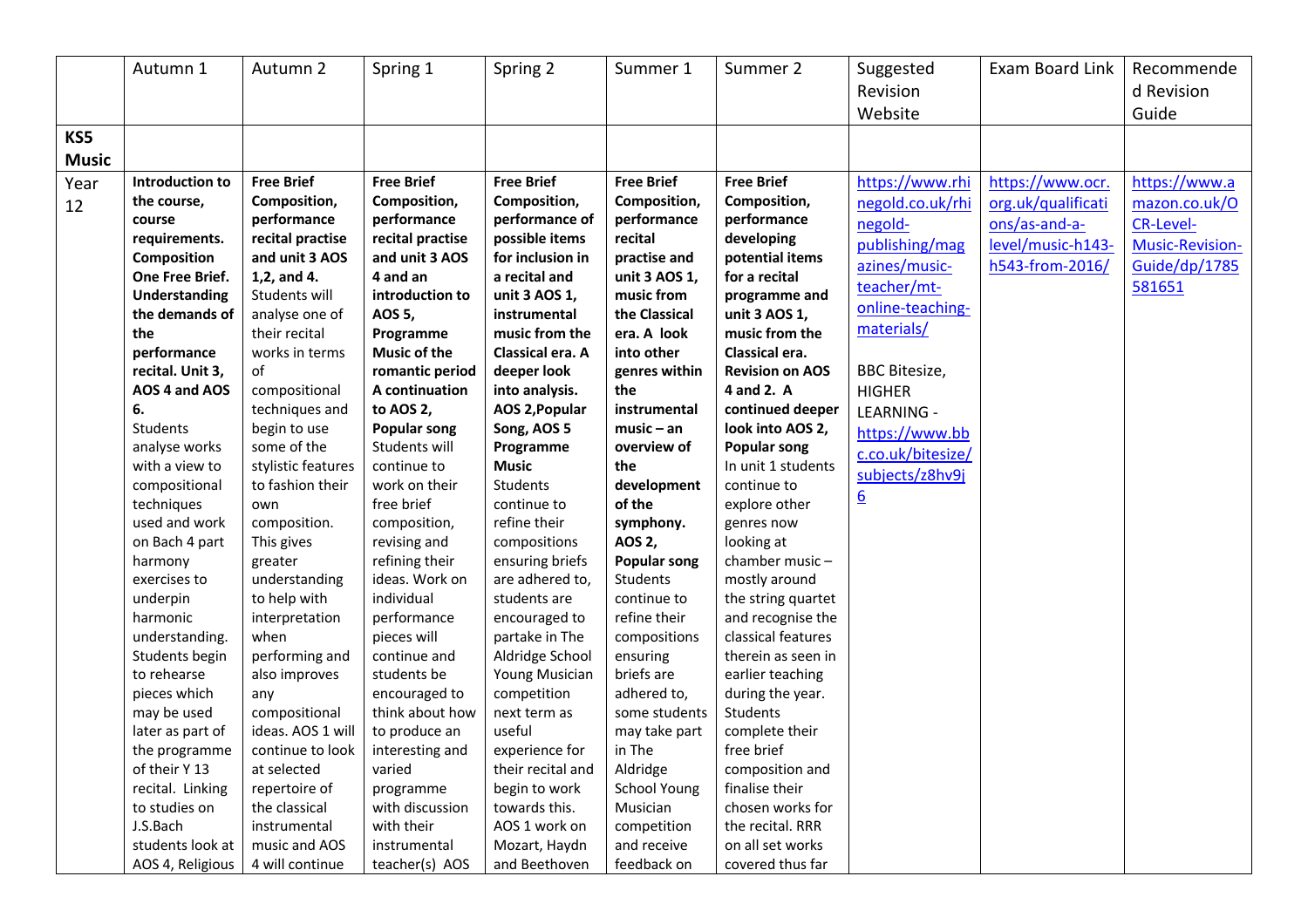|            | music of the<br>Baroque and in<br>contrast study<br>AOS 2, popular<br>song. Students<br>will be                                                                                                      | to explore the<br>religious music<br>of the Baroque,<br>with a focus of<br>how composers<br>made effective                                                                                                     | 1 Instrumental<br>music of the<br>classical period<br>continues in<br>studying<br>compositional                                                                                                                             | continues<br>focusing on set<br>works by these<br>composers. AOS<br>2 focuses on set<br>works from The                                                                                                                | how to<br>improve their<br>performing<br>skills. Unit 3<br>work on<br>Mozart,                                                                                      | in<br>exams/assessmen<br>ts using data to<br>highlight any gaps<br>in learning. |                                                                                                                                                                             |                                                                                                 |                                                                                                  |
|------------|------------------------------------------------------------------------------------------------------------------------------------------------------------------------------------------------------|----------------------------------------------------------------------------------------------------------------------------------------------------------------------------------------------------------------|-----------------------------------------------------------------------------------------------------------------------------------------------------------------------------------------------------------------------------|-----------------------------------------------------------------------------------------------------------------------------------------------------------------------------------------------------------------------|--------------------------------------------------------------------------------------------------------------------------------------------------------------------|---------------------------------------------------------------------------------|-----------------------------------------------------------------------------------------------------------------------------------------------------------------------------|-------------------------------------------------------------------------------------------------|--------------------------------------------------------------------------------------------------|
|            | introduced AOS<br>1 (Instrumental<br>music of the<br>classical period)<br>Early practice at<br>analysis here<br>provides the<br>foundation for<br>analysis of set<br>works later.                    | settings of their<br>texts. AOS 2<br>will continue to<br>look at popular<br>song in the 20 <sup>th</sup><br>Century with a<br>view to<br>preparing for a<br>first look at the<br>set works.                    | features and<br>moves to the<br>introduction of<br>the set work.<br>Work on AOS 2<br>also moves into<br>looking at the<br>set works. AOS<br>introduced the<br>first selected                                                | <b>Great American</b><br>Songbook. AOS<br>5 continues to<br>introduce other<br>items into a<br>repertoire of<br>pieces of<br>programme<br>music. Moving<br>from orchestral                                            | Haydn and<br>Beethoven<br>continues<br>focusing on<br>the symphony<br>AOS 2 focuses<br>on set works<br>from The<br>Great<br>American                               |                                                                                 |                                                                                                                                                                             |                                                                                                 |                                                                                                  |
|            | They look at the<br>characteristic<br>features of the<br>stile galant and<br>understand the<br>principles of<br>sonata form,<br>and from where<br>it evolved<br>(baroque<br>rounded binary<br>form). |                                                                                                                                                                                                                | pieces of<br>programme<br>music and<br>develop an<br>understanding<br>of the changing<br>social<br>conditions<br>brought about<br>by the industrial<br>revolution and<br>the "creation of<br>a middle class"                | music to piano<br>examples-<br>covering the<br>symphonic<br>poem,<br>incidental music<br>and solo piano<br>music (linked<br>with the social<br>changes of the<br>time)                                                | Songbook.                                                                                                                                                          |                                                                                 |                                                                                                                                                                             |                                                                                                 |                                                                                                  |
| Year<br>13 | Introduction to<br>the set brief<br>composition,<br>performance<br>recital practise<br>and in Unit 3<br>an extension of<br>general<br>knowledge of<br>specific pieces-<br>an<br>understanding        | <b>Continuation of</b><br>the set brief<br>composition,<br>performance<br>recital practise<br>and in Unit 3 a<br>further look at<br>the optional<br>areas AOS 4<br>and 5 to aid<br>composition.<br>Unit 3 also | <b>Continuation of</b><br>the set brief<br>composition,<br>performance<br>recital practise<br>and in Unit 3<br>AOS 4, the<br><b>Baroque is</b><br>revisited as well<br>as revision of<br>AOS 1, the<br><b>Classical and</b> | <b>Continuation of</b><br>the set brief<br>composition to<br>a conclusion.<br>Final<br>performance<br>recital practise<br>and in Unit 3 all<br>required areas<br>are revised.<br>Students finalise<br>their set brief | Exam<br>revision, final<br>coursework<br>recital<br>recordings,<br>compositions<br>finalised. Past<br>Papers and<br>exam<br>technique.<br>Students<br>complete all | A level students<br>sit the unit 3<br>exam.                                     | https://www.rhi<br>negold.co.uk/rhi<br>negold-<br>publishing/mag<br>azines/music-<br>teacher/mt-<br>online-teaching-<br>materials/<br><b>BBC</b> Bitesize,<br><b>HIGHER</b> | https://www.ocr.<br>org.uk/qualificati<br>ons/as-and-a-<br>level/music-h143-<br>h543-from-2016/ | https://www.a<br>mazon.co.uk/O<br><b>CR-Level-</b><br>Music-Revision-<br>Guide/dp/1785<br>581651 |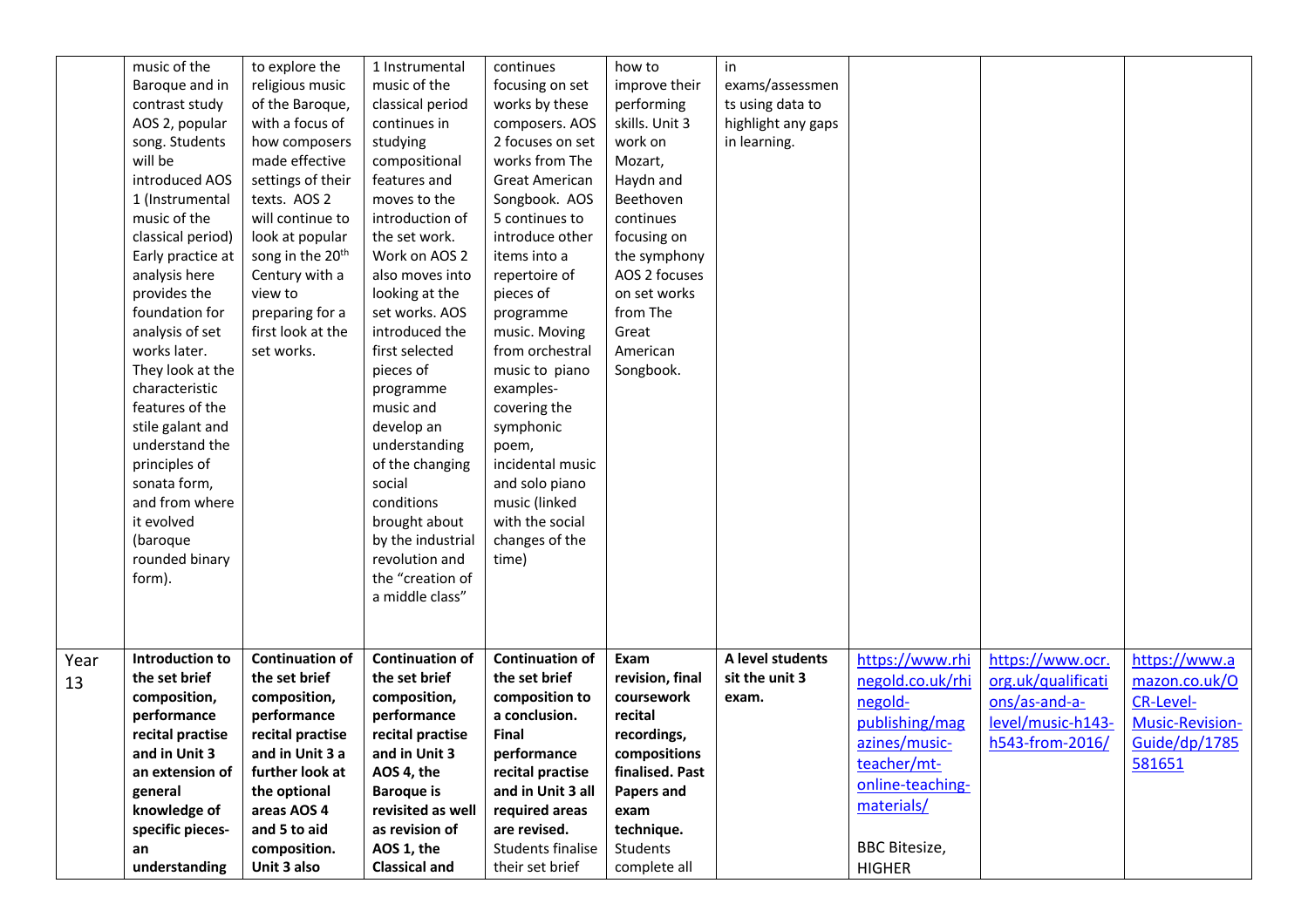| of the differing                 | revisits AOS1                   | AOS 2, Popular     | composition to     | areas of NEA    | LEARNING -        |  |
|----------------------------------|---------------------------------|--------------------|--------------------|-----------------|-------------------|--|
| uses of sonata                   | the Classical                   | song.              | include any        | and work is     | https://www.bb    |  |
| form,                            | era.                            | Students           | performance        | uploaded.       | c.co.uk/bitesize/ |  |
| Students will                    | Students will                   | continue with      | directions and     | Revision of all | subjects/z8hv9j   |  |
| analyse the set                  | now focus on                    | their chosen set   | review their       | areas of study  |                   |  |
| briefs and                       | one of the set                  | brief              | first              | with relevant   | $\underline{6}$   |  |
| discuss their                    | briefs to work                  | composition        | composition in     | exam            |                   |  |
| options looking                  | on as their                     | and rehearsing     | light of acquired  | technique and   |                   |  |
| at examples                      | second                          | their recital      | knowledge from     | quick tips.     |                   |  |
| from each of                     | composition                     | works, this will   | year 13 ready      |                 |                   |  |
| the 6 briefs and                 | and continue                    | include a          | for submission.    |                 |                   |  |
| working on                       | recital work.                   | rehearsal with     | A practice         |                 |                   |  |
| compositional                    | AOS 5, if                       | their chosen       | performance        |                 |                   |  |
| exercises in                     | required, will                  | accompanist        | recital is held to |                 |                   |  |
| each genre.                      | focus on tone                   | where              | ensure work is     |                 |                   |  |
| Work on                          | poems, concert                  | applicable.        | of correct         |                 |                   |  |
| finalising                       | overtures and                   | Work onUnit 3      | duration etc.      |                 |                   |  |
| suitable and                     | ensures that                    | will interleave    | and to help the    |                 |                   |  |
| appropriate                      | students have a                 | all prior learning | students with      |                 |                   |  |
| with support                     | wide range of                   | and include a      | nerves etc. All    |                 |                   |  |
| from visiting                    | pieces to select                | mock exam to       | topics covered     |                 |                   |  |
| instrumental                     | especially those                | highlight any      | in Unit 3 ready    |                 |                   |  |
| staff. Unit 3                    | which they find                 | shortcoming in     | for summer         |                 |                   |  |
| revises material                 | easier to recall                | students'          | exams.             |                 |                   |  |
| from Y 12 and                    | (eg the                         | learning.          |                    |                 |                   |  |
| requires a                       | "pictorial"                     |                    |                    |                 |                   |  |
| deeper                           | nature of Vltava                |                    |                    |                 |                   |  |
| understanding                    | for example)                    |                    |                    |                 |                   |  |
| of how to apply                  | and checks that                 |                    |                    |                 |                   |  |
| the key terms                    | their repertoire                |                    |                    |                 |                   |  |
| of timbre,                       | covers                          |                    |                    |                 |                   |  |
| texture, tonality<br>and melody. | examples from<br>early and late |                    |                    |                 |                   |  |
| Terms used in Y                  | romantic styles.                |                    |                    |                 |                   |  |
| 12 but now                       | Key terms are                   |                    |                    |                 |                   |  |
| applied                          | also featured                   |                    |                    |                 |                   |  |
| specifically to                  | regularly-idee                  |                    |                    |                 |                   |  |
| ensure that                      | fixe (Berlioz)                  |                    |                    |                 |                   |  |
| questions are                    | thematic                        |                    |                    |                 |                   |  |
| correctly                        | transformation                  |                    |                    |                 |                   |  |
| addressed.                       | (Liszt)                         |                    |                    |                 |                   |  |
| AOS 5 will focus                 |                                 |                    |                    |                 |                   |  |
| on tone poems,                   |                                 |                    |                    |                 |                   |  |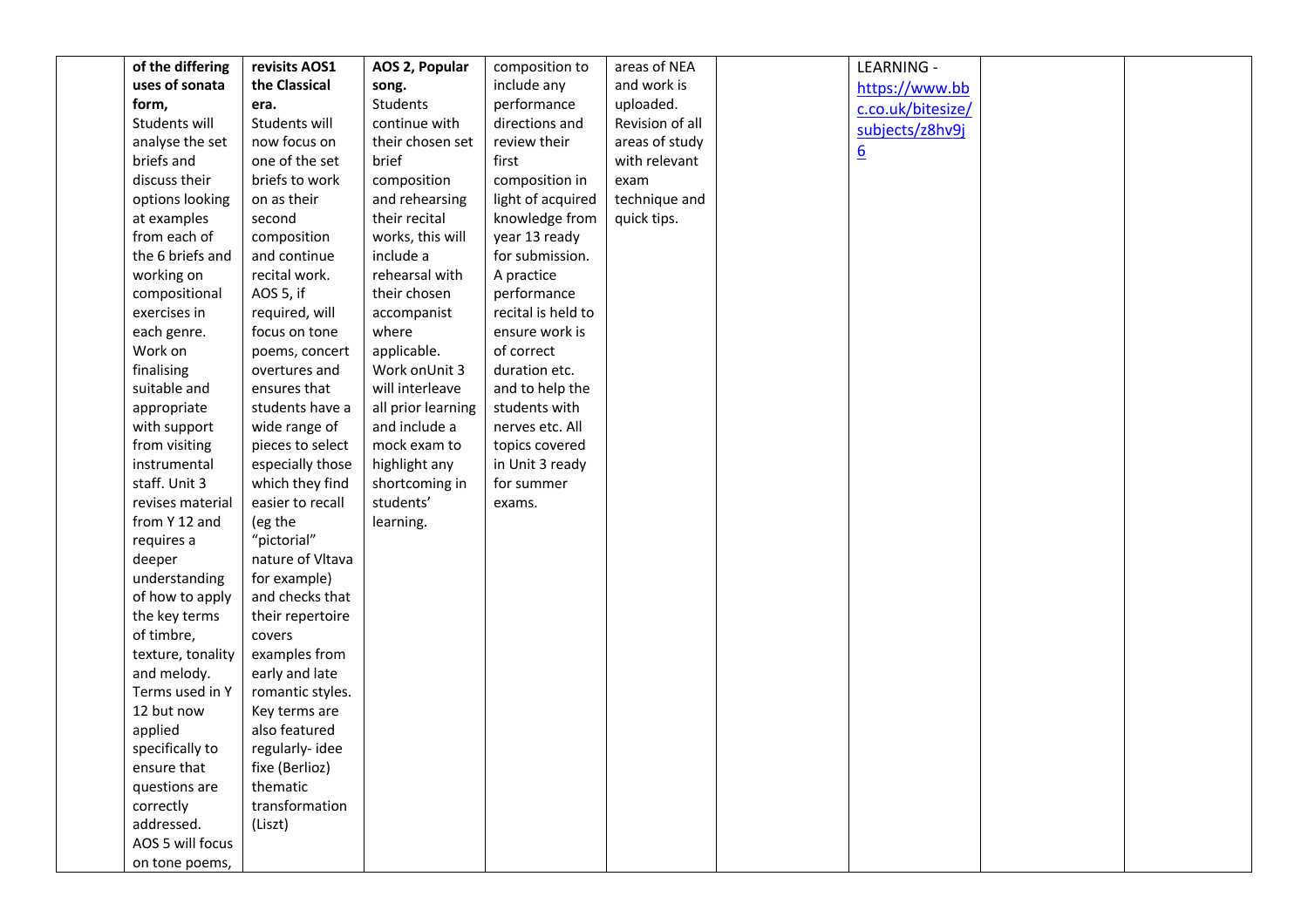| concert          |  |  |  |  |
|------------------|--|--|--|--|
| overtures and    |  |  |  |  |
| works which      |  |  |  |  |
| communicate a    |  |  |  |  |
| sense of         |  |  |  |  |
| national         |  |  |  |  |
| identity,        |  |  |  |  |
| developing on    |  |  |  |  |
| that learnt in Y |  |  |  |  |
| 12. This will    |  |  |  |  |
| help with        |  |  |  |  |
| students'        |  |  |  |  |
| composition.     |  |  |  |  |
|                  |  |  |  |  |

Aim KS5 Music Technology: Our students follow a two year A level course at Aldridge and many students choose Music Technology A level having not studied Music at GCSE, all students are encouraged to engage actively in the process of music study and are invited to rehearse with one of our senior ensembles and to perform in our extensive series of concerts. Our students have a range of experiences and skills, some are experienced performers and some do not play a musical instrument, all however are asked to develop their performing skills to demonstrate an understanding of musical elements, style, sense of continuity, interpretation and expression, this can be through MIDI sequencing. Over the two year course students develop composing skills to demonstrate the manipulation of musical ideas and the use of musical devices and conventions using advanced MIDI sequencing and sampling techniques. Students learn to recognise the interdependence of musical knowledge, understanding and skills, and make links between the integrated activities of performing, composing and appraising underpinned by attentive listening. Students will broaden their musical experience and interests, develop imagination and foster creativity, develop and extend their knowledge, understanding and skills needed to communicate effectively as musicians. Students develop a knowledge and understanding of a variety of instruments and styles, and of relevant approaches to both performing and composing and develop an awareness of music technologies and their use in the creation and presentation of music. Over the two year course students will appraise contrasting genres, styles and traditions of music, and develop an understanding of musical contexts and a coherent awareness of musical chronology. Overall, students our department will develop as effective, independent learners and as critical and reflective thinkers with enquiring minds; they will reflect critically and make personal judgements on their own and others' music and engage with, and extend appreciation of, the diverse heritage of music in order to promote personal, social, intellectual and cultural development.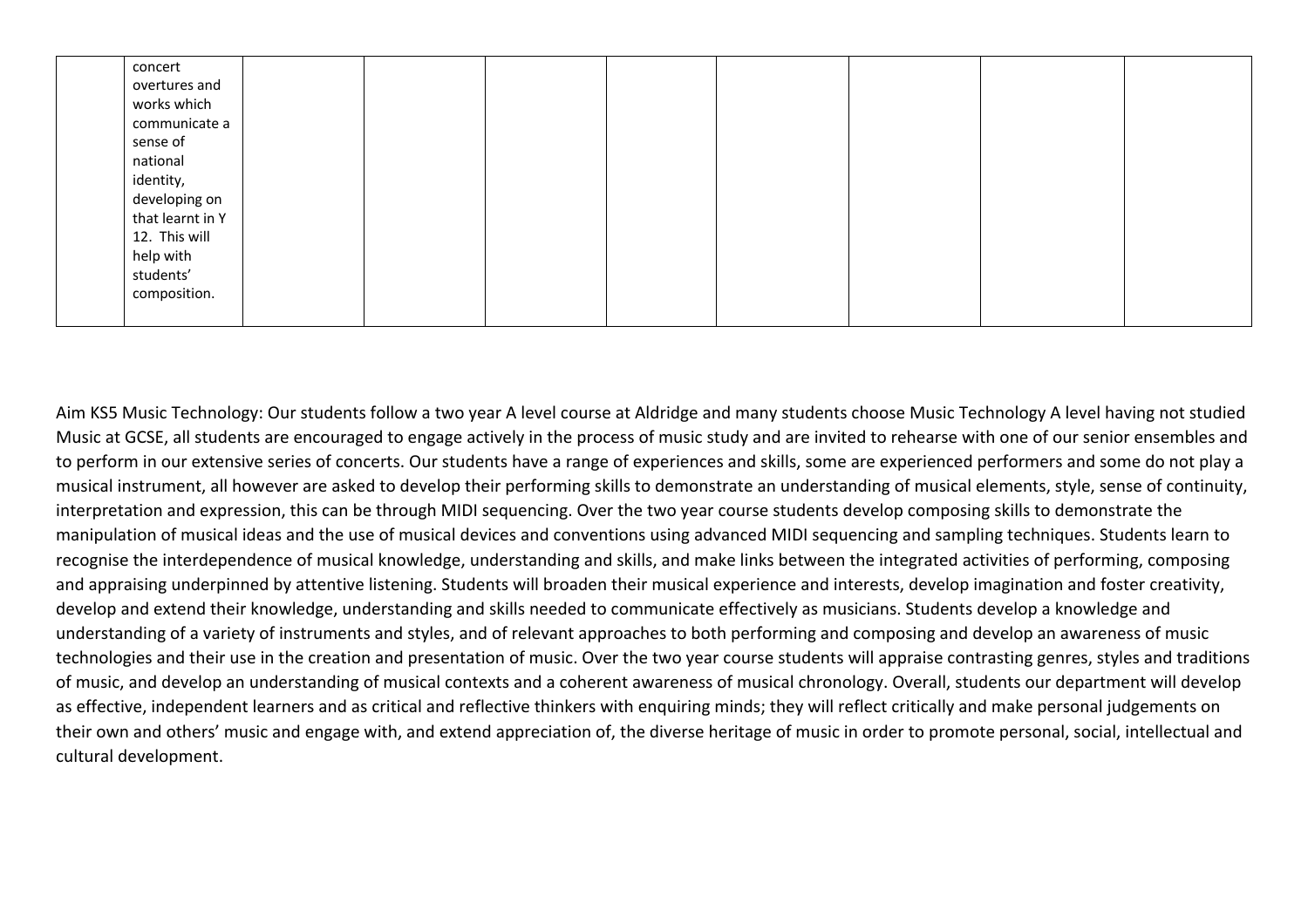Sequencing KS5 Music tech: As Music Technology is designed to be a wholly new subject with little or no crossover to A level or even GCSE Music all students start from the same theoretical point. Component one; in this course students are required to use music production tools and techniques to capture sounds, including musical instruments with accuracy and control; manipulate existing sounds and music with technical control and style to produce recordings and to use processing techniques effectively to produce a balanced final mix. To facilitate this students are first taught the physics of sound, drawing on their experiences from GCSE physics, and how microphones have developed over time to capture sound. Students later learn which microphone to use in each recording situation, multi microphone arrays and advanced recording techniques in order to complete task one. Students are assessed on their competence as a music producer and sound engineer by producing high quality recordings and so now learn how to add processing to improve the sounds they have captured and master a final mix. Component two; students are required to use technology to design new sounds and manipulate samples to create new sonic palettes for use in a 3 minute composition. Students first are introduced to MIDI sequencing and later to sampling techniques, incorporating advanced synthesis. September of year two sees the composition brief released and students put into practice the techniques and skills acquired throughout year 12.

Component three; in this paper students learn how music technology has advanced over time and to use aural discrimination to evaluate music technology elements. As students are required to evaluate the development of music technology over time it makes sense to study the subject chronologically, interleaving any techniques required to aid component one and two as required. In component four students are assessed on their effectiveness as a music producer and sound engineer by producing a complete mix under exam conditions. This examination combines all other elements and as such students work through past exam questions as appropriate to their learning and in the second year work chronologically through past papers as they have become more complex over the years, with this students can highlight any gaps in their knowledge before addressing the final exam.

| KS5          |                 |                  |                     |                   |                     |                  |                |                     |                |
|--------------|-----------------|------------------|---------------------|-------------------|---------------------|------------------|----------------|---------------------|----------------|
| <b>Music</b> |                 |                  |                     |                   |                     |                  |                |                     |                |
| Techn        |                 |                  |                     |                   |                     |                  |                |                     |                |
| ology        |                 |                  |                     |                   |                     |                  |                |                     |                |
| Year         | An introduction | Multi track      | <b>Multi tracks</b> | Multi tracks      | Multi tracks        | Multi track set  | https://www.so | https://qualificati | https://www.a  |
| 12           | to the four     | recording and    | and                 | and               | and                 | brief released,  | undonsound.co  | ons.pearson.com/    | mazon.co.uk/E  |
|              | units of work   | Synthesis.       | compositions        | compositions      | compositions        | drum kit         | <u>m/</u>      | en/qualifications/  | dexcel-Level-  |
|              | and course      | Students this    | continued.          | continued.        | continued.          | recordings.      |                | edexcel-a-          | <b>Music-</b>  |
|              | requirements.   | half term will   | Details of          | More details of   | <b>More details</b> | Compositional    |                | levels/music-       | Technology-    |
|              | Students will   | begin an AS      | EQ/dynamic          | EQ/dynamic        | of                  | techniques       |                |                     |                |
|              | understand the  | type multi track | processing.         | processing.       | EQ/dynamic          | continued. Multi |                | technology-         | Revision/dp/17 |
|              | course          | and sampling     | Focus on            | Focus on          | processing.         | microphone       |                | 2017.html           | 85586343       |
|              | requirements    | composition.     | analogue            | comparing         | Focus on            | arrays explored. |                |                     |                |
|              | and build on    | Component 1:     | synthesis and       | analogue and      | comparing           | Paper 3 focus on |                |                     |                |
|              | any prior       | Recording        | electronic          | digital synthesis | analogue and        | drum techniques  |                |                     |                |
|              | learning. Each  | acoustic/bass    | instruments.        | and more          | digital             | from 1950s to    |                |                     |                |
|              | of the four     | guitar and       | Component 1:        | electronic        | synthesis and       | present. Paper 4 |                |                     |                |
|              | units will be   |                  | Exploring the       | instruments.      | more                | focus on         |                |                     |                |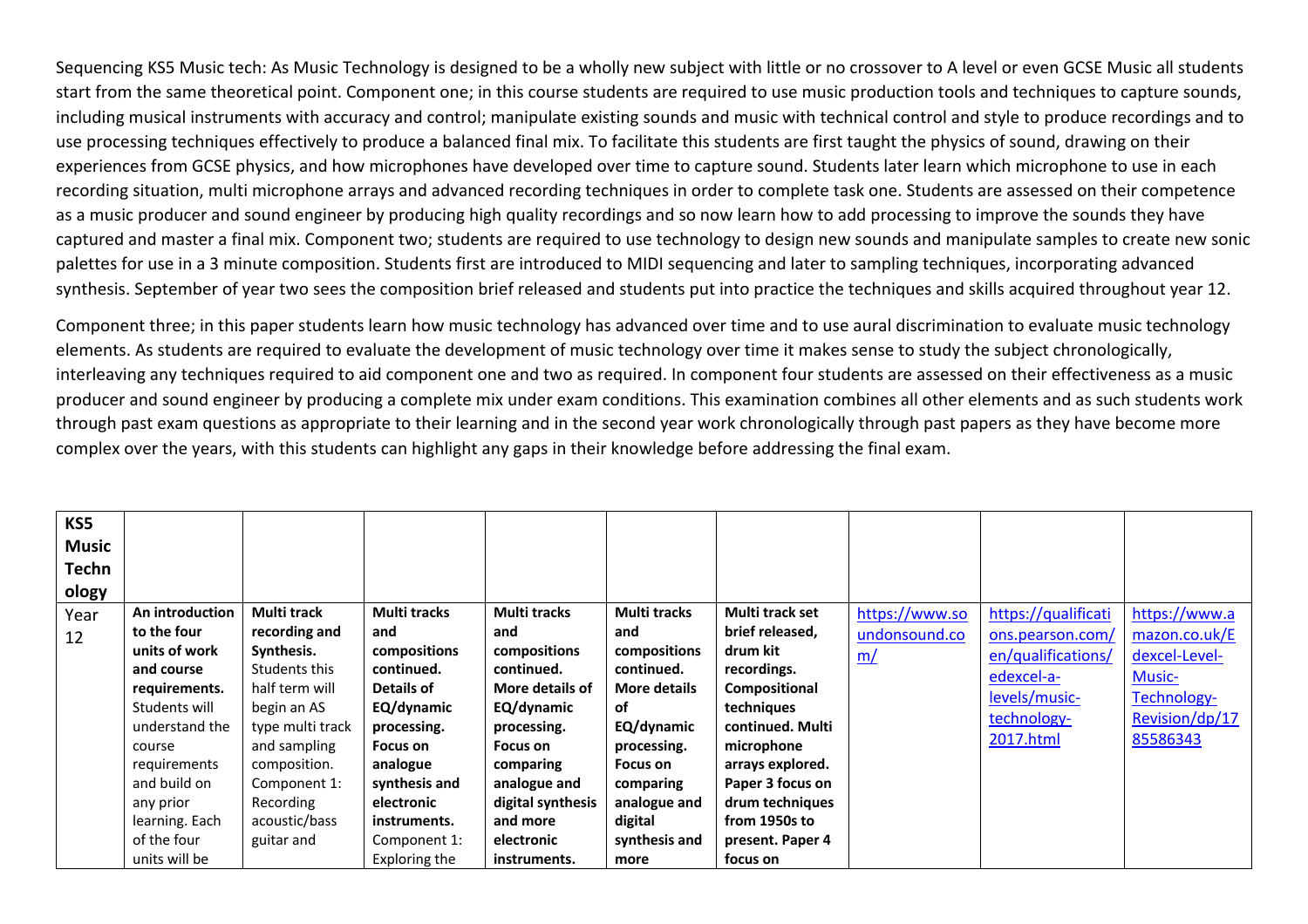|      | covered each     | intermediate       | mark scheme,          | Component 1:          | electronic                 | extended essay     |                |                     |                |
|------|------------------|--------------------|-----------------------|-----------------------|----------------------------|--------------------|----------------|---------------------|----------------|
|      | half term.       | mixing skills      | recording             | Practice brief        | instruments.               | questions.         |                |                     |                |
|      | Component 1,     | Component 2:       | percussion/keyb       | sessions, mixing      | Components 1               | Students analyse   |                |                     |                |
|      | an introduction  | MIDI and           | oards and             | practice and          | & 2: mix and               | the set briefs for |                |                     |                |
|      | to recording     | synthesis          | advanced              | mastering             | master the                 | Paper one, the     |                |                     |                |
|      | and mixing       | essentials         | mixing                | Component 2:          | projects and               | multi track        |                |                     |                |
|      | Component 2,     | Component 3:       | Component 2:          | Sampling              | practice                   | recording, choose  |                |                     |                |
|      | an introduction  | Analogue           | <b>Exploring mark</b> | techniques and        | writing the                | a brief and begin  |                |                     |                |
|      | to technology-   | technology and     | scheme criteria       | audio                 | project                    | preparatory work.  |                |                     |                |
|      | based            | vocal              | with a view to        | manipulation.         | logbooks                   | Exam questions     |                |                     |                |
|      | composition      | production         | sampling.             | Component 3:          | Components 3               | focus on multi     |                |                     |                |
|      | Component 3,     | Component 4:       | Component 3:          | Comparing             | & 4: revision              | mic techniques     |                |                     |                |
|      | an introduction  | Theoretical and    | Detailed              | analogue and          | of all topics              | and how drum       |                |                     |                |
|      | to the           | practical tasks    | exploration of        | digital effects       | covered thus               | recording has      |                |                     |                |
|      | Component 3      | focusing on        | the question          | Component 4:          | far and past               | progressed over    |                |                     |                |
|      | exam focusing    | MIDI, dynamics     | paper and focus       | Question 5, a         | papers. Use                | time.              |                |                     |                |
|      | on the           | and distortion     | on analogue           | look at               | data to                    |                    |                |                     |                |
|      | development of   |                    | synthesisers/ele      | producing a mix       | highlight any              |                    |                |                     |                |
|      | music            |                    | ctric                 | an exam               | shortcomings               |                    |                |                     |                |
|      | technology over  |                    | instruments           | environment.          | in student                 |                    |                |                     |                |
|      | time.            |                    | Component 4:          |                       | knowledge.                 |                    |                |                     |                |
|      | Component 4,     |                    | Detailed              |                       |                            |                    |                |                     |                |
|      | handling and     |                    | exploration of        |                       |                            |                    |                |                     |                |
|      | mixing audio     |                    | the question          |                       |                            |                    |                |                     |                |
|      | and MIDI data.   |                    | paper and             |                       |                            |                    |                |                     |                |
|      |                  |                    | specimen long-        |                       |                            |                    |                |                     |                |
|      |                  |                    | response              |                       |                            |                    |                |                     |                |
|      |                  |                    | questions, exam       |                       |                            |                    |                |                     |                |
|      |                  |                    | Friday.               |                       |                            |                    |                |                     |                |
|      |                  |                    |                       |                       |                            |                    |                |                     |                |
| Year | Multi track      | <b>Multi track</b> | Multi track           | Muti track mix        | Multi track                | A level students   | https://www.so | https://qualificati | https://www.a  |
|      | drum             | drum               | overdubbing of        | and processing.       | overdubbing                | sit Component 3    | undonsound.co  | ons.pearson.com/    | mazon.co.uk/E  |
| 13   | recordings.      | recordings         | guitar and bass       | <b>Overdub vocals</b> | of vocals and              | & 4 exams.         |                |                     |                |
|      | Multi track      | fixed. Multi       | parts if              | and BVs.              | backing                    |                    | m/             | en/qualifications/  | dexcel-Level-  |
|      | overdubbing of   | track              | required. Multi       | Composition           | vocals, final              |                    |                | edexcel-a-          | Music-         |
|      | guitar and       | overdubbing of     | track                 | continues,            | mix.                       |                    |                | levels/music-       | Technology-    |
|      | bass.            | guitar and bass.   | overdubbing of        | advanced use          | <b>Composition</b>         |                    |                | technology-         | Revision/dp/17 |
|      | Composition      | Multi track        | acoustic guitar       | of plug ins.          | completed                  |                    |                | 2017.html           | 85586343       |
|      | Briefs released. | overdubbing of     | and acoustic          | Paper 3,              | and mixed.                 |                    |                |                     |                |
|      | Paper 3/4 focus  | acoustic guitar    | melody                | comparing             | <b>NEA</b>                 |                    |                |                     |                |
|      | on microphone    | and acoustic       | instruments.          | mixing,               | submitted to               |                    |                |                     |                |
|      | design,          | melody             | Composition           | mastering and         | board May                  |                    |                |                     |                |
|      | advanced MIDI    | instruments.       | continues, use        | producing.            | 15 <sup>th</sup> . Paper 3 |                    |                |                     |                |
|      |                  |                    |                       |                       |                            |                    |                |                     |                |